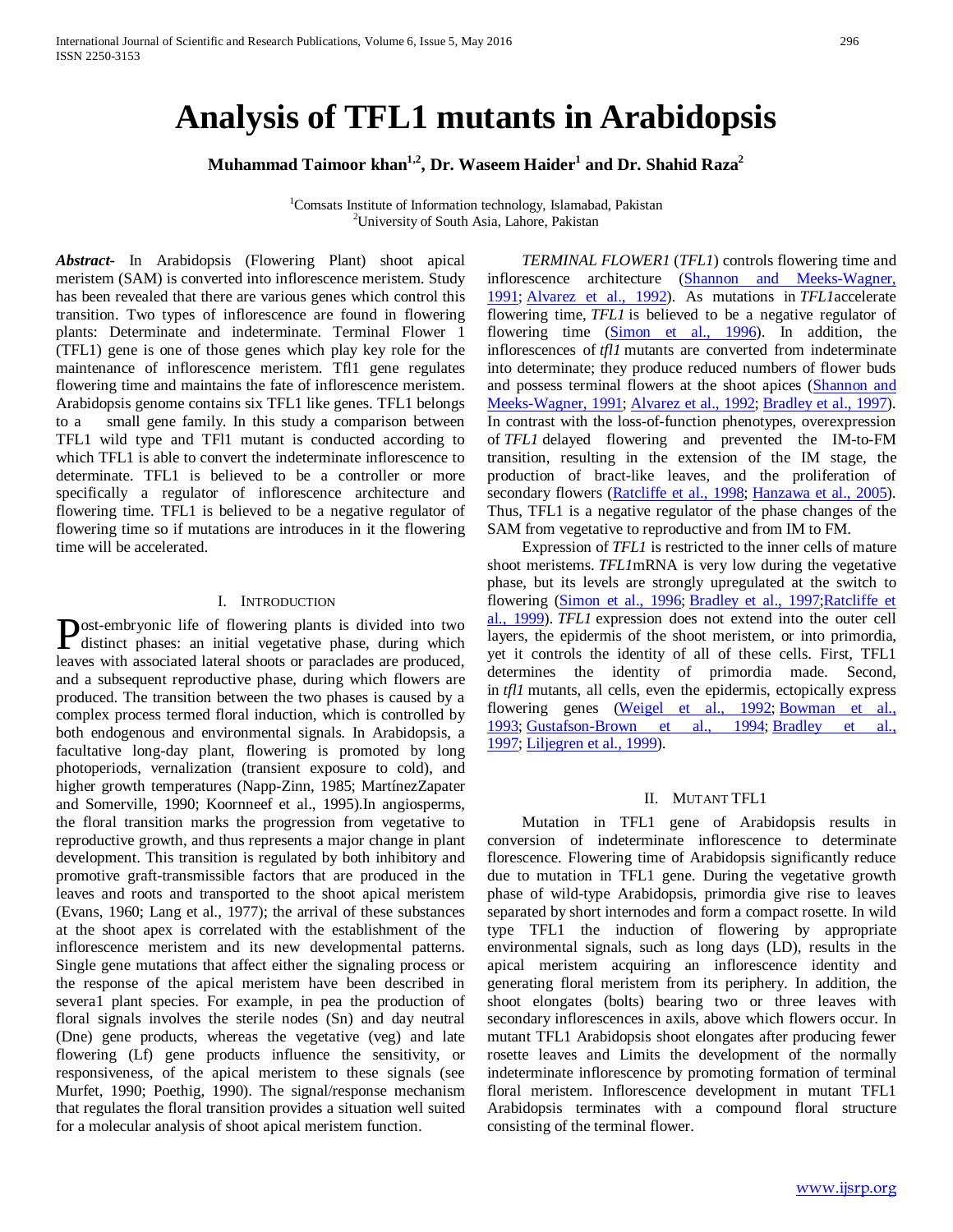# **Experimental design and Data description**

- Introducing mutations in the genome (SOT1)
- Expression analyses of mutant lines
- Comparison of gene expressions in different mutant lines
- Identifying the candidate genes under the effect of mutations through differential gene expression analysis

# **We have following data samples:**

- Mutant TFL
- Wild type TFL1.
- Over expressed TFL (35STFL)

**Contrasts**

 $-$  152  $\rightarrow$  locally developed line derived from 35STFL. It has higher expression of TFL along with another mutation that is yet to be characterized. (SOT1 Mutant X-Rays).

| WT-152     | To find the genes under the influence of high |
|------------|-----------------------------------------------|
|            | TFL1 expression.                              |
| $WT-ffl$   | To find the genes, influenced by tfl1         |
| WT-35STFL  | To find the genes under control of higher     |
|            | expression of TFL1.                           |
| 35STFL-152 | Genes under control of SOT1 mutation.         |
| 35STFL-tfl | Difference between higher and lower           |
|            | expression of TFL.                            |

# III. RESULTS

- $\Box$  Dimensions of data: 33602 14.
- Zero in data: 8416.
- $\Box$  Zero removed(Dim):25186 23
- $\Box$  The given data is raw date. We have performed RPKM normalization and after that We have checked the propensity and expression of gene by drawing barplot and log2boxplot.







**Figure 4. boxplot(rpkm Normalized)**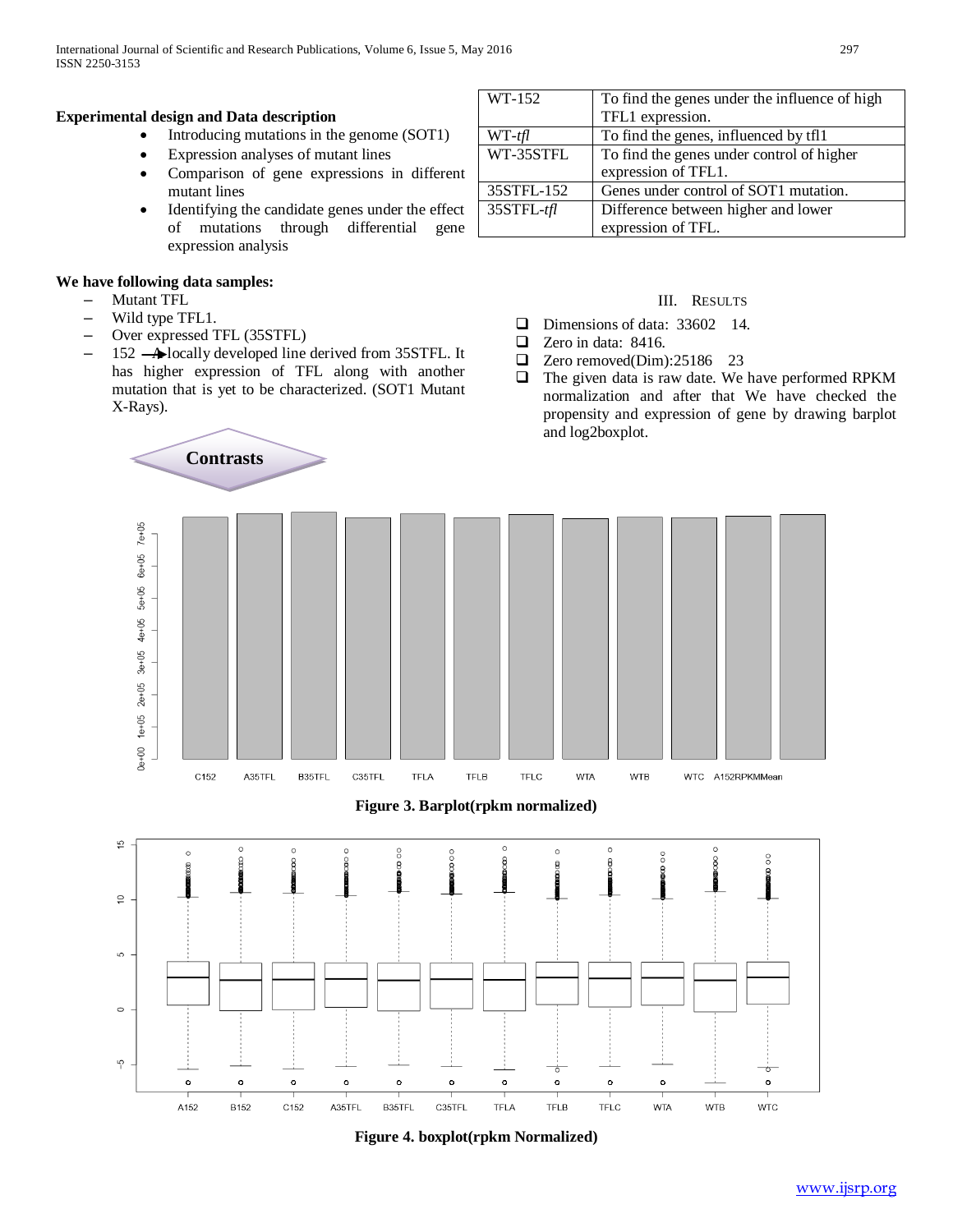International Journal of Scientific and Research Publications, Volume 6, Issue 5, May 2016 298 ISSN 2250-3153



- In our data there are 273 up regulated Genes divided into 46 clusters on the basis of function, Regulating different pathways e.g. response to steroid hormone stimulus, brassinosteroid mediated signalling , protein serine/threonine kinase activity
- $\Box$  75 down regulated genes divided into 13 clusters on the basis of function, regulating different pathways e.g. DNA unwinding during replication, Nucleic acidbinding, flavonoid biosynthetic process, Glycoside hydrolase, subgroup, catalytic core.

#### IV. DISCUSSIONS

Tfl 1 gene is an intriguing repressor which inhibits or slows down inflorescence. Growth of flowering stems or we can say the flowering in wild type Arabidopsis is indeterminate. So a terminal flower is not formed. To produce a terminal flower in Arabidopsis Tfl1 gene is used as an inhibitor of flowering which we can use to convert indeterminate flowering into determinate flowering which is our requirement. Tfl1 gene regulates the transcriptional repression and shows a down regulation effect in the Arabidopsis.

So by looking into these results we can conclude that tfl1 is a repressor gene that can be used in flowering plants to introduce determinate flowering. In future it can be used as a repressor n plants which are the main producers of food items to maximize the yield of the food products produced by them. We can also use it to inhibit the flowering at the base of the plant so that the flower may be able to get more sunlight in the case of those flowering plants which needs sunlight for inflorescence like sunflower. We can also prune the loss due to indeterminate flowering by regulating the expression of tfl1 gene and also we can control the setting of flowers on a plant. Below are some of the examples of determinate flowering which can be achieved by regulating the expression of Tfl 1 gene.



**Determinate inflorescence with acropetal maturation**



**Determinate inflorescence with basipetal maturation**

•



**Determinate inflorescence with divergent maturati**

•

#### **REFERENCES**

- [1] Alvarez J., Guli C.L., Yu X.-H., Smyth D.R. (1992). terminal flower: a gene affecting inflorescence development in Arabidopsis thaliana. Plant J. 2: 103–116.
- [2] Arber , A. (1932) Studies on flower structure. I. On a peloria of Digitalis purpurea, L. Ann. Bot. 46, 929–939
- [3] Bowman , J.L. , Smyth , D.R. and Meyerowitz , E.M. (1989) Genes directing flower development in Arabidopsis. Plant Cell, 1, 37–52
- [4] Bowman, J.L., Smyth, D.R. and Meyerowitz, E.M. (1991) Genetic interactions among floral homeotic genes of Arabidopsis.Development, 112, 1–20
- [5] Bradley D., Ratcliffe O.,Vincent C.,Carpenter R.,Coen E.(1997). Inflorescence commitment and architecture in Arabidopsis. Science 275: 80–83
- [6] Evans, L.T. (1 960). lnflorescence initiation in Lolium temulentum L. II. Evidence for inhibitory and promotive photoperiodic processes involving transmissible products. Aust. J. Biol. Sci. 13,429-440
- [7] Gustafson-Brown, C., Savidge, B., and Yanofsky, M.F. (1994). Regulation of the Arabidopsis floral homeotic gene APETALA1. Cell 76: 131–143
- [8] Hanano S., Goto K. (2011). Arabidopsis TERMINAL FLOWER1 is involved in the regulation of flowering time and inflorescence development through transcriptional repression. Plant Cell 23: 3172–3184
- [9] Hanzawa Y., Money T.,Bradley D. (2005). A single amino acid converts a repressor to an activator of flowering. Proc. Natl. Acad. Sci. USA 102: 7748–7753.